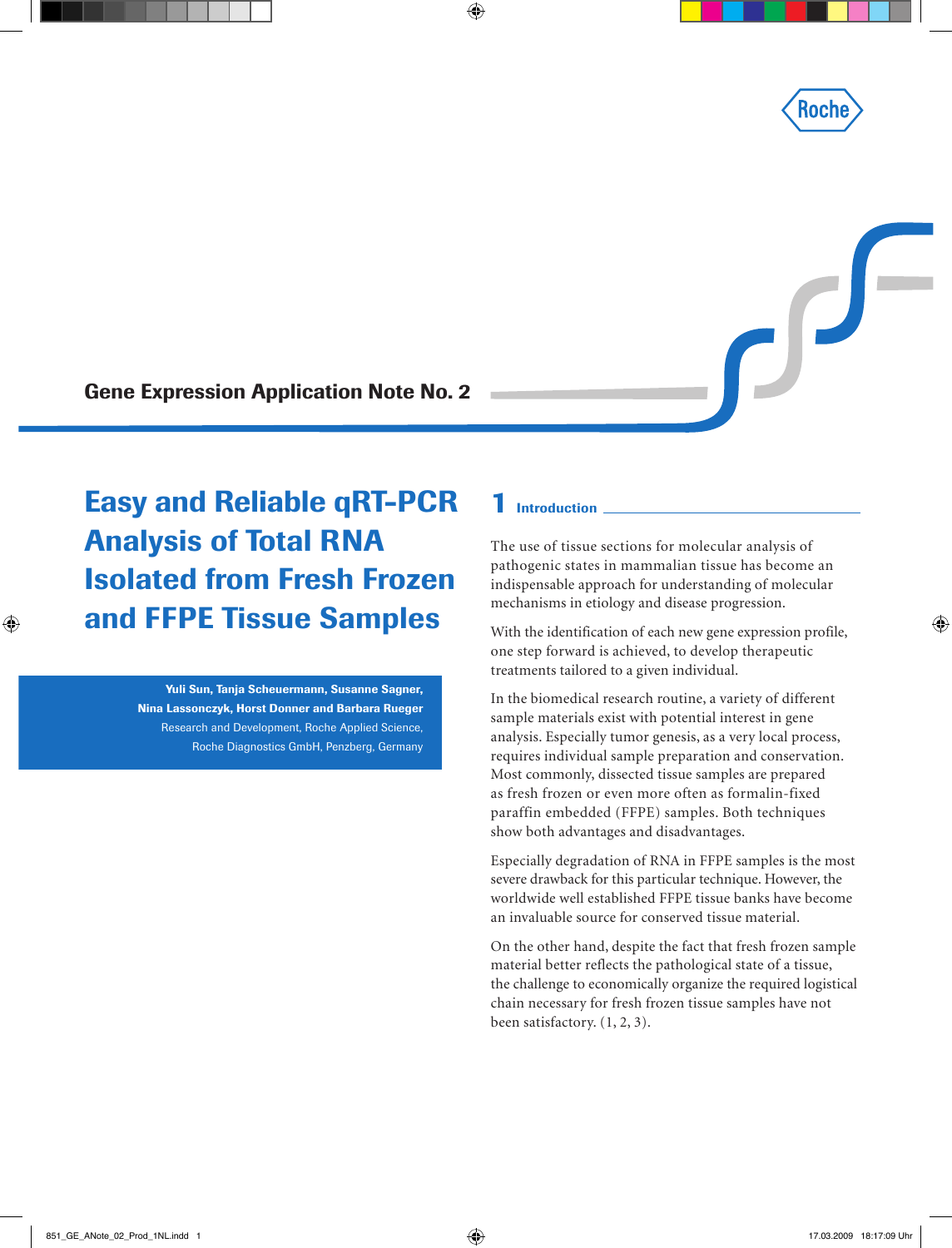Here, we present data for two independent workflows in gene expression analysis using Roche's LightCycler® 480 Instrument. RNA samples were isolated from HeLa xenograft tissue, FFPE or fresh frozen, using either the High Pure FFPE RNA Micro Kit or the MagNAPure LC RNA Isolation Kit III (Tissue) on the MPLC 2.0 Instrument, together with the MagNA Lyser Instrument.

## Isolated RNA was subjected to cDNA synthesis using the Transcriptor First Strand cDNA Synthesis Kit. Employing RT-PCR using Roche's LightCycler® 480 Instrument together with SYBR Green and the **Universal ProbeLibrary** formats, we were able to generate excellent data sets suitable for gene expression analysis.

## 2 Methods

## Step 1. RNA isolation

## A) RNA isolation from fresh frozen tissue

Approx. 10 mg fresh frozen sample from HeLa xenograft tissue, were prepared using a scalpel and transferred into a tube of MagNA Lyser Green Beads pre-cooled on dry ice. Immediately before starting tissue homogenization, using a MagNA Lyser Instrument, 800 µl Lysis Buffer from MagNA Pure LC RNA Isolation Kit III (Tissue) were added. The MagNA Lyser Instrument was used with the following protocol: Tubes were placed in the MagNA Lyser Instrument and processed four times for 30 seconds at 6500 rpm. Between two processing steps, samples were cooled in a pre-cooled sample rack for one minute.

Subsequently samples were incubated for 30 minutes on a Roller Mixer at +15 to +25°C.

After centrifugation for two minutes at 8000 x g, 350 µl lysate each was used for the carrying out of two RNA isolations, following the MPLC protocol for the MagNA Pure LC RNA Isolation Kit III (Tissue) on MagNA Pure LC 2.0 system.

## B) RNA isolation from FFPE material

Ten micrometer thick slices from a FFPE block prepared from HeLa xenograft tissue were cut using a microtome. Each slice was deparaffinized by adding 800 µl Xylene and following the protocol given in the pack insert of the High Pure FFPE RNA Micro Kit. The air dried deparaffinized section was used for RNA isolation following the protocol given in the pack insert of the High Pure FFPE RNA Micro Kit.

## Step 2. Reverse transcription of the isolated RNA

Reverse transcription reactions were performed according to procedure A in the pack insert of the Transcriptor First Strand cDNA Synthesis Kit. One microgram of total RNA and anchored oligo(dT) primers was used for each reaction.

## Step 3. cDNA quality check

In order to check the quality of cDNA generated from either fresh frozen tissue or FFPE material, a qPCR using SYBR-Green I detection format was performed on the LightCycler® 480 Instrument. The following protocol was used: The real-time PCR mixture contained 10 µl 2x LightCycler® 480 SYBR Green I Master, 0.4 µmol/L of each primer and  $2 \mu$ l of cDNA. The cycling conditions included initial incubation step at 95°C for 5 minutes followed by a 45 cycles of amplification with 10 seconds at 95°C, 10 seconds at 60°C, and 10 seconds at 72°C (single acquisition). The melting analysis consisted of 95°C for 30 seconds followed by cooling to 65°C for 30 seconds before the temperature was raised to 95°C at a rate of 0.1°C/s with continuous fluorescence acquisition. The final cooling step was 40°C for 30 seconds. Two housekeeping genes, 2 Microglobulin and GAPDH were used to check cDNA from fresh frozen tissue and FFPE material, respectively.

#### Step 4. qRT-PCR analysis

A qPCR using the Universal ProbeLibrary detection format was performed on the LightCycler® 480 Instrument to quantify gene expression in both tissues. Two sets of genes, including one gene of interest and one housekeeping gene, were quantified. The PCR protocol is as follows: The realtime PCR mixture contained 10 µl 2x LightCycler® 480 Probes Master, 0.4  $\mu$ mol/L of each primer, 0.1  $\mu$ mol/L of UPL probe and 2 µl of cDNA. The cycling conditions included initial incubation step at 95°C for 10 minutes, followed by a 45 cycles of amplification with 10 seconds at 95°C, 30 seconds at 60°C (single acquisition), and 1 seconds at 72°C. The final cooling step was 40°C for 30 seconds. Two housekeeping/target gene sets,  $\beta$ 2 microglobulin /c-myc for FFPE material and GAPDH/BAD for fresh frozen tissue were measured, respectively.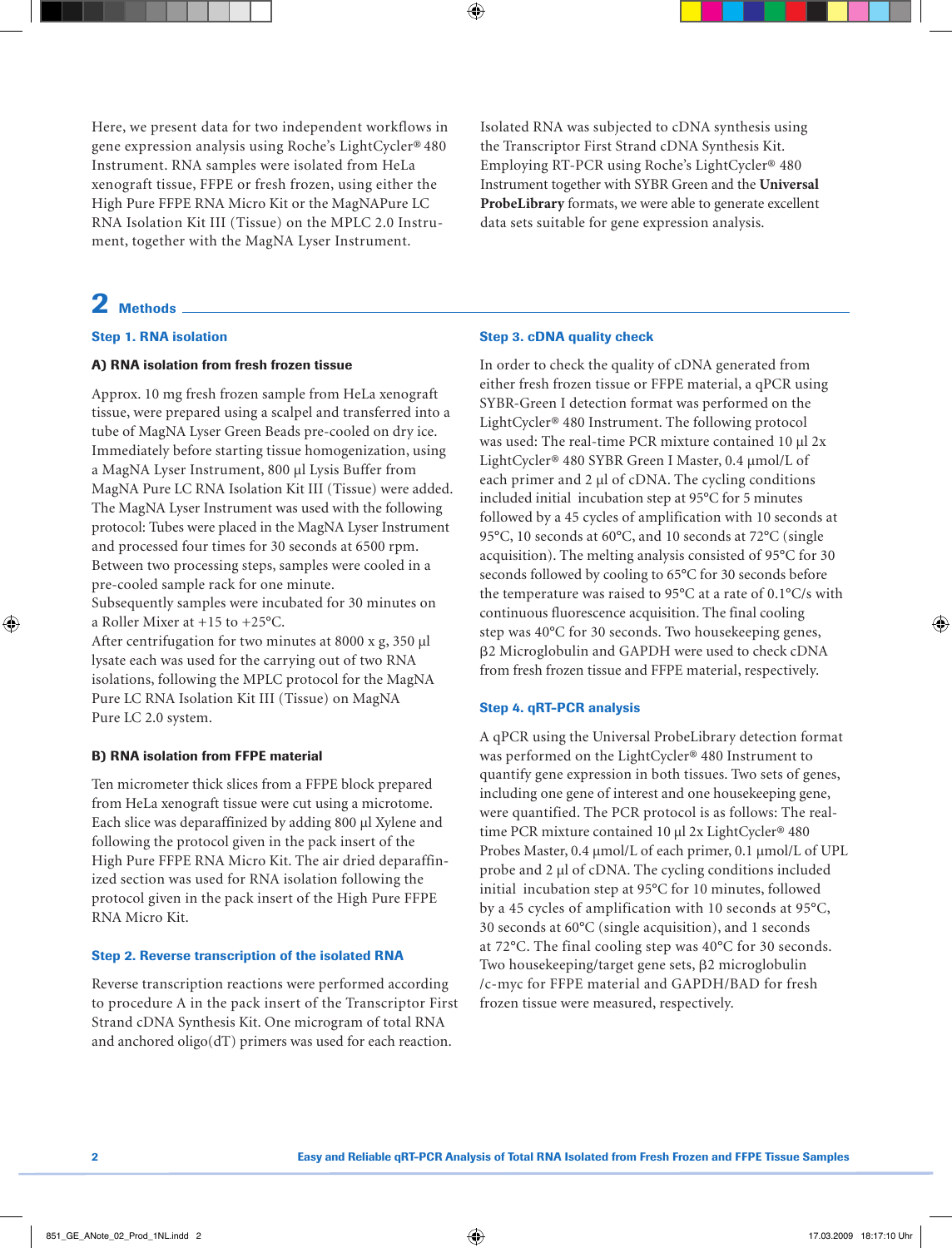# 3 Results

## A. RNA quality check:

For the demonstration of two possible workflows starting with either FFPE or fresh frozen sample material, xenografted HeLa tissue either fresh frozen or FFPE material was used.

Total RNA was isolated using the MagNA Pure LC RNA Isolation Kit III (Tissue) together with the MPLC 2.0 Instrument for the fresh frozen tissue and the High Pure FFPE RNA Micro Kit for the FFPE material. As the quality of the RNA preparation is a crucial criterion for subsequent gene expression analysis, RNA was analyzed with a Nano Drop Instrument (Nano Drop Technologies) and a Bioanalyzer (Agilent Technologies). Both RNA preparation methods were of high quality. Ratio A260/A280 and the RNA integrity factor (RIN), which also considers the RNA fragment length distribution are summarized in Table 1.





Figure 1: Electropherogram and Gel representation of total RNA from FFPE material (sample 1 and sample 2) and fresh frozen material (sample 3 and sample 4).

|                 | <b>Tissue</b> | $A_{260}/A_{280}$ | <b>RIN</b> |
|-----------------|---------------|-------------------|------------|
| <b>Sample 1</b> | <b>FFPE</b>   | 1.96              | 7.1        |
| <b>Sample 2</b> | <b>FFPE</b>   | 1.81              | 7.3        |
| <b>Sample 3</b> | FF            | 2.12              | 8.9        |
| <b>Sample 4</b> | FF            | 1.95              | 7.4        |

Table 1: Quality of RNA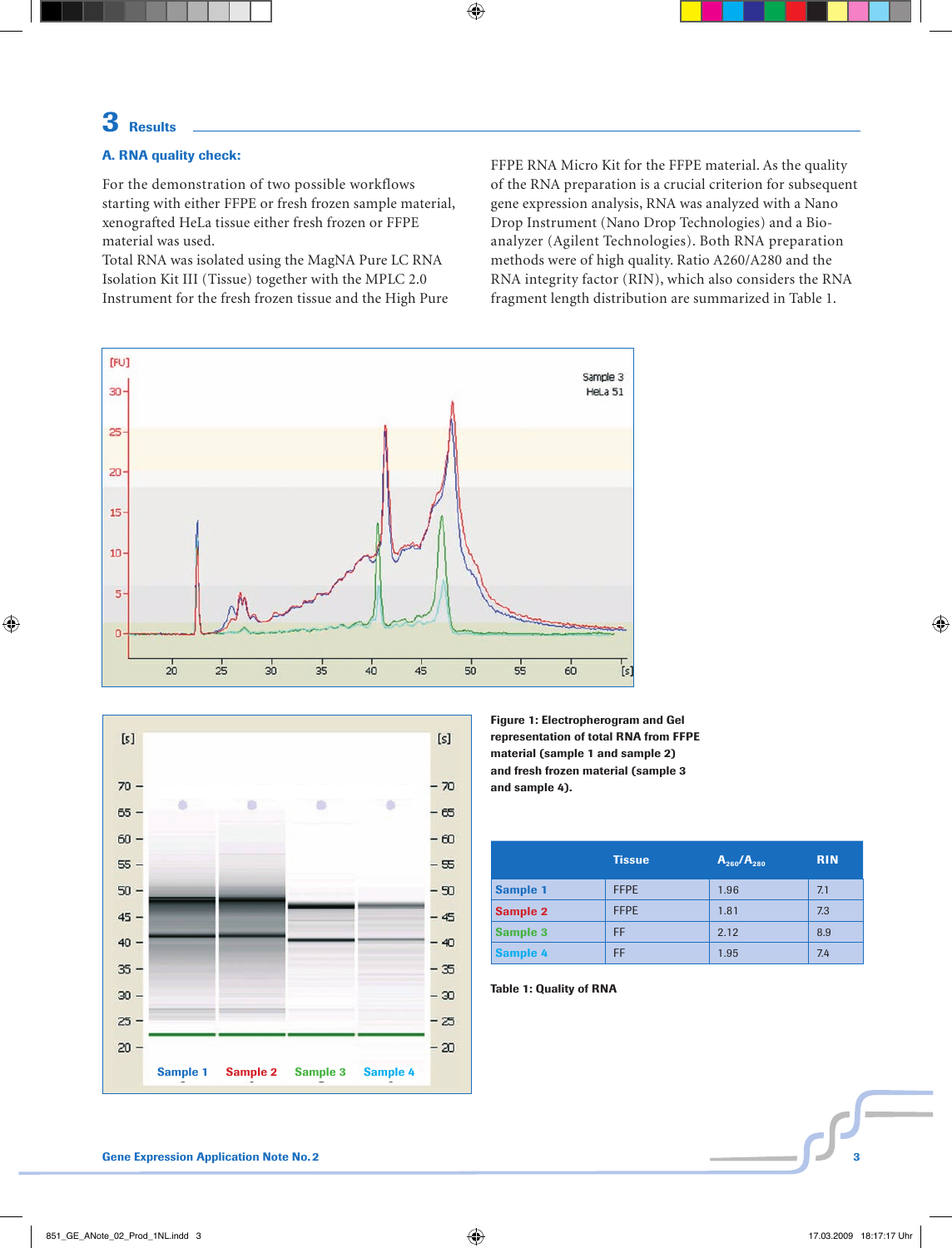#### B. cDNA quality check:



#### Figure 2: Quality check of cDNA generated from fresh frozen tissue.

LightCycler® real-time PCR was performed with primers specific for human  $\beta$ 2 microglobulin, on 5% of cDNA generated from 1 µg of total RNA.



## Figure 3: Quality check of cDNA generated from FFPE tissue.

LightCycler® real-time PCR was performed with primers specific for human GAPDH, on 5% of cDNA generated from 1 µg of total RNA.

In both cases, a clear, single peak in the melting curve indicates the purity and specificity of the amplified PCR fragment.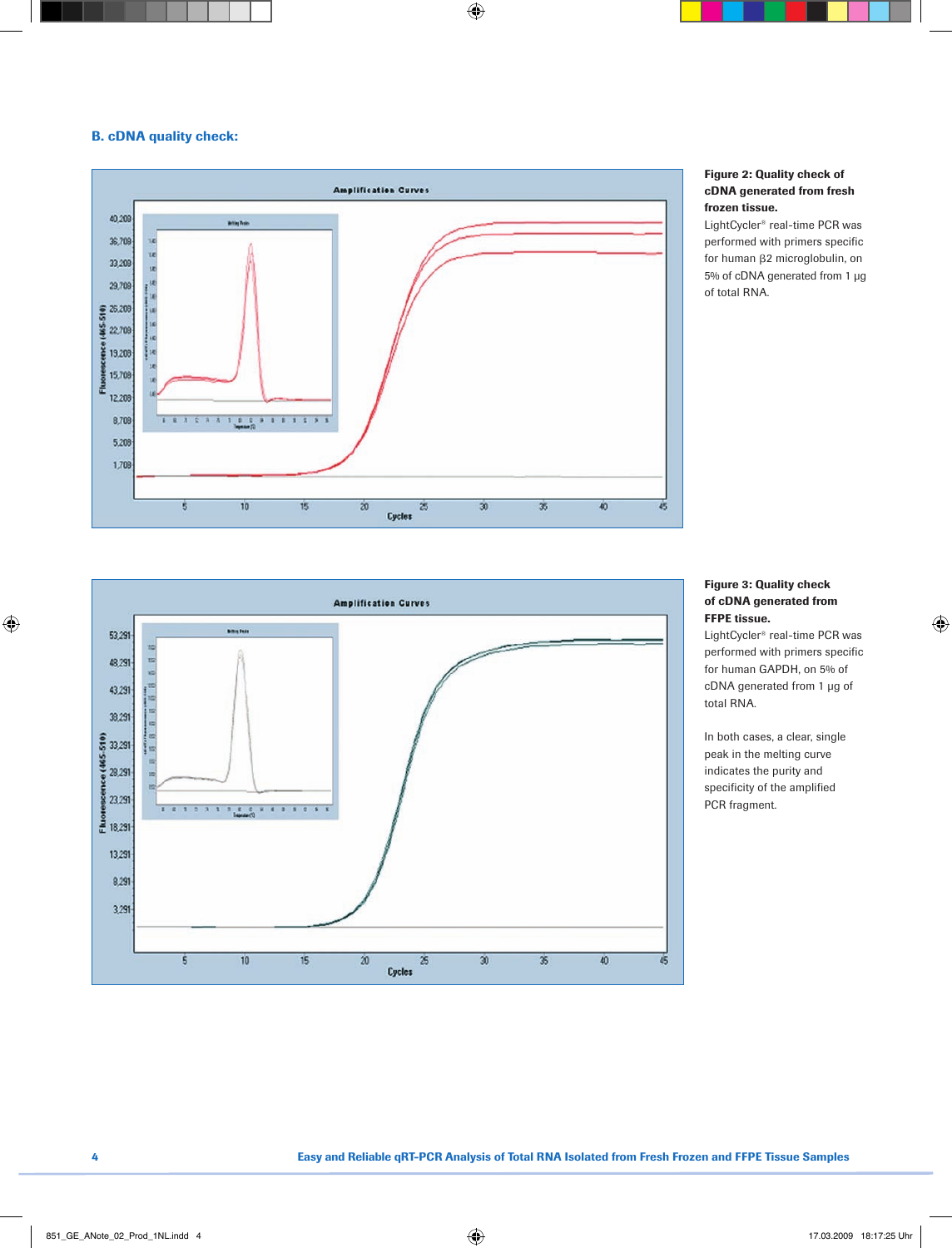## C. qRT-PCR analysis:



## Figure 4: Amplification curve of the ß2 microglobulin and c-myc gene from FFPE.

When using RNA derived from FFPE tissue samples, the mean crossing point (CP) value (3 independent amplifications) of  $\beta$ 2 microglobulin is 21.88 with a standard deviation of 0.10 (grey curve), while the mean CP of c-myc is 29.85 with a standard deviation of 0.15 (brown curve).



## Figure 5: Amplification curve of the GAPDH and BAD gene from fresh frozen tissue.

When using RNA derived from fresh frozen tissue samples the mean crossing point (CP) value (3 independent amplifications) of GAPDH is 19.27 with a standard deviation of 0.18 (orange curve) while the mean CP of BAD is 25.53 with a standard deviation of 0.08 (yellow curve).

We deliberately chose two low-copy genes (c-myc and BAD) as target in order to see if they can be properly amplified. The results showed that all four genes are well amplified. The small standard deviations of the CP values indicate that the results are reproducible.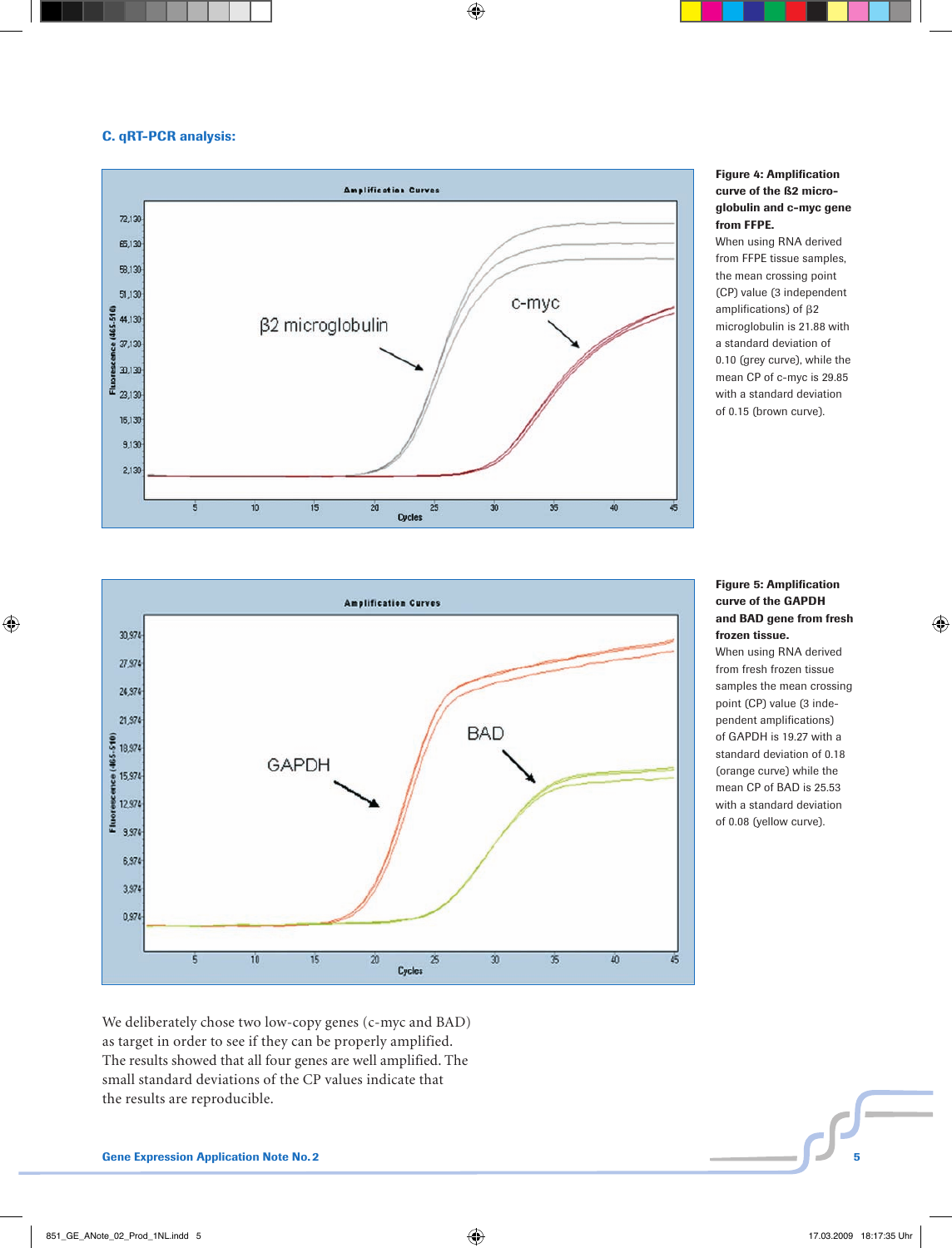## 3 Conclusion

The most crucial point for the performance of qRT-PCR analysis of archived tissue samples is the quality of the RNA preparation used as a template. In other words, high quality RNA samples which reveal a high integrity are necessary for these analyses.

The quality characteristics of RNA preparations are strongly dependent on the quality of the tissue sample and the selected technique and good manufacturing practice applied for their preservation. Formalin fixed paraffin embedded tissue is certainly one of the most challenging sample materials available.

Within recent years, due to the development of new protocols and optimization of existing techniques, it is now possible to perform valuable gene expression analysis irrespective of the starting material as long as it is in general of the highest possible quality.

Here, we show two optimized workflows for gene expression analysis from both FFPE and fresh frozen sample material.

In both workflows, easy to establish procedures were linked together to achieve reproducible, highly reliable results.



Figure 6: Schematic overview of the applied workflows.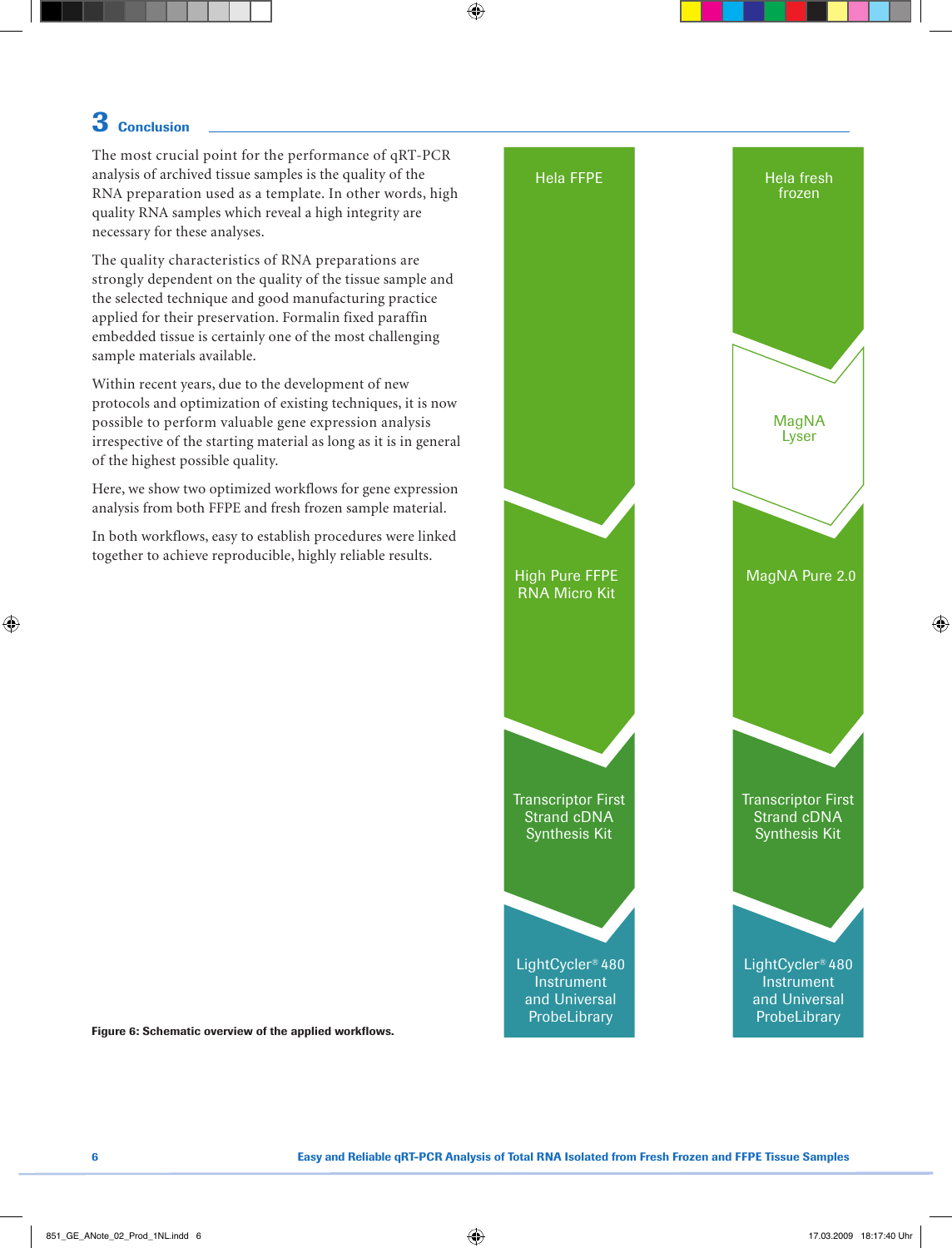We have decided to use an automated workflow wherever possible to avoid handling issues. However, if a low number of samples is to be processed and the necessary precautions are taken into account, the manual workflow, using the High Pure RNA Tissue Kit for fresh frozen tissue will provide comparable results (data not shown).

For our experiments, we have selected a rather recent sample material from xenografted HeLa tissue (09/2008) prepared in our local routine lab for tissue sample preparation. Results with FFPE samples may vary in addition to the already mentioned factors also depending on the time of storage.

Both starting materials resulted in the highly reproducible and reliable detection of two low copy genes in comparison to a housekeeping gene. We have selected two different

gene sets for the analysis of the RNA on purpose. It might be quite tempting to compare the expression rate in both sample preparations. This can certainly be achieved, if the processes are strongly validated and placed on a solid statistical basis. However, as our main goal was to show that it is technically possible to get highly reliable data, we did not focus on creating the statistics for such a comparison.

If the research focus is positioned on the direct comparison of expression rates in fresh frozen versus FFPE material with respect to a specific gene set, a statistical validation is mandatory and we strongly recommend using matched samples and respective controls, *e.g.,* healthy versus diseased or treated versus untreated tissue material.

#### References

- 1. A High Frequency of Sequence Alterations Is Due to Formalin Fixation of Archival Specimens. C. Williams et. al, American Journal of Pathology, Vol. 155: 14767–1471, 1999
- 2. Effect of Fixatives and Tissue Processing on the Content and Integrity of Nucleic Acids. M. Srinivasan et. al, American Journal of Pathology, Vol. 161: 1961–1971, 2002
- 3. Analysis of chemical modification of RNA from formalin-fixed samples and optimization of molecular biology applications for such samples. N. Masuda et. al, Nucleic Acids Res, Vol. 27: 4436–4443, 1999